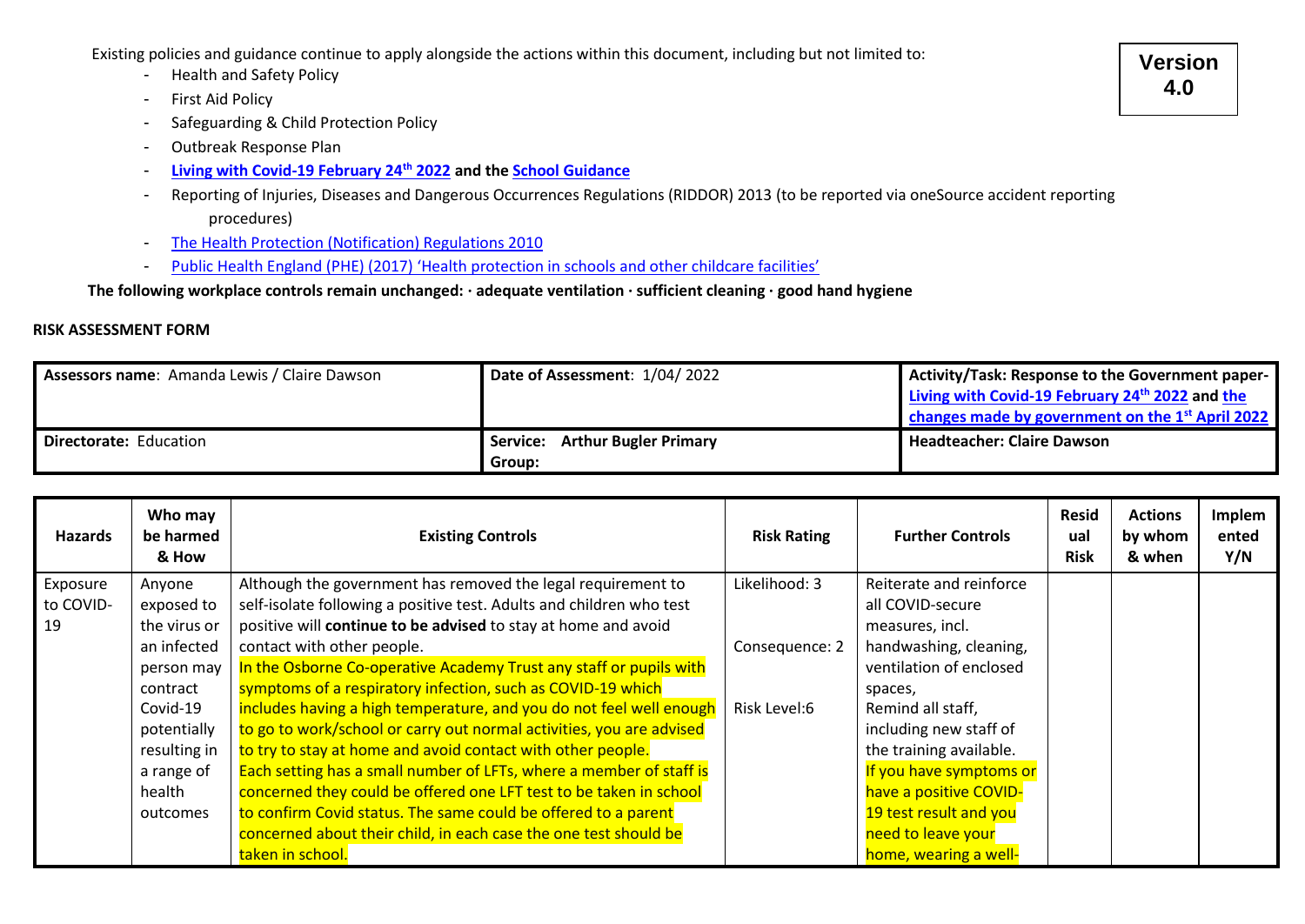|            |             | Air cleaning units should continue to be used where CO2 monitors          |                | fitting face covering or a |  |  |
|------------|-------------|---------------------------------------------------------------------------|----------------|----------------------------|--|--|
|            |             | report continuous high readings.                                          |                | face mask can help         |  |  |
|            |             |                                                                           |                | reduce the spread of       |  |  |
|            |             |                                                                           |                | <b>COVID-19 and other</b>  |  |  |
|            |             |                                                                           |                | respiratory infections.    |  |  |
|            |             |                                                                           |                | See further advice in      |  |  |
|            |             |                                                                           |                | the guidance for people    |  |  |
|            |             |                                                                           |                | with symptoms of a         |  |  |
|            |             |                                                                           |                | respiratory infection or a |  |  |
|            |             |                                                                           |                | positive test result.      |  |  |
| Virus      | Staff,      | Whilst the guidance states we no longer ask fully vaccinated close        | Likelihood:4   |                            |  |  |
| entering   | Students &  | contacts and those under the age of 18 to test daily for 7 days, and      |                |                            |  |  |
| premises   | Contractors | the legal requirement for close contacts who are not fully vaccinated     |                |                            |  |  |
|            | and their   | to self-isolate has been removed, we will ask staff and pupils to be      | Consequence: 2 |                            |  |  |
|            | families.   | vigilant of symptoms of a respiratory infection, such as COVID-19,        |                |                            |  |  |
|            |             | and to take extra care as outlined above regarding hand washing           | Risk Level:8   |                            |  |  |
|            |             | etc.                                                                      |                |                            |  |  |
|            |             | If staff and students wish to wear a mask in school this will be          |                |                            |  |  |
|            |             | acceptable but is not a requirement of the school risk assessment.        |                |                            |  |  |
| Increased  | Staff/stude | Schools will manage local outbreaks of COVID-19 as they do with           | Likelihood:4   |                            |  |  |
| contagion  | nts         | other respiratory infection, inform parents to be vigilant and ensure     |                |                            |  |  |
| across the |             | cleaning regime is adhered to and there is good ventilation               |                |                            |  |  |
| school-    |             | maintained in the learning areas.                                         | Consequence: 2 |                            |  |  |
| Leading to |             | Inform the Trust if:                                                      |                |                            |  |  |
| widesprea  |             | • evidence of severe disease due to COVID-19, for example if a pupil,     | Risk Level:8   |                            |  |  |
|            |             | student, or staff member is admitted to hospital due to COVID-19          |                |                            |  |  |
| outbreaks  |             | • a cluster of cases where there are concerns about the health needs      |                |                            |  |  |
| and staff  |             | of vulnerable staff or students within the affected group                 |                |                            |  |  |
| shortages  |             | Settings can seek public health and operational advice by phoning         |                |                            |  |  |
|            |             | the DfE helpline (0800 046 8687, option 1), or ring Thurrock PH           |                |                            |  |  |
|            |             | Team on 01375 652510                                                      |                |                            |  |  |
|            |             | Respiratory hygiene The 'catch it, bin it, kill it' approach continues to |                |                            |  |  |
|            |             | be very important. The e-Bug COVID-19 website contains free               |                |                            |  |  |
|            |             | resources for you, including materials to encourage good hand and         |                |                            |  |  |
|            |             | respiratory hygiene                                                       |                |                            |  |  |
|            |             |                                                                           |                |                            |  |  |
| Surface    | Staff,      | Cleaning schedule in place and visually displayed with timings of         | Likelihood:3   |                            |  |  |
| transfer   | Students &  | completion and which details all items/areas to be                        |                |                            |  |  |
|            | Contractors | cleaned/sanitized/disinfected and the frequency.                          |                |                            |  |  |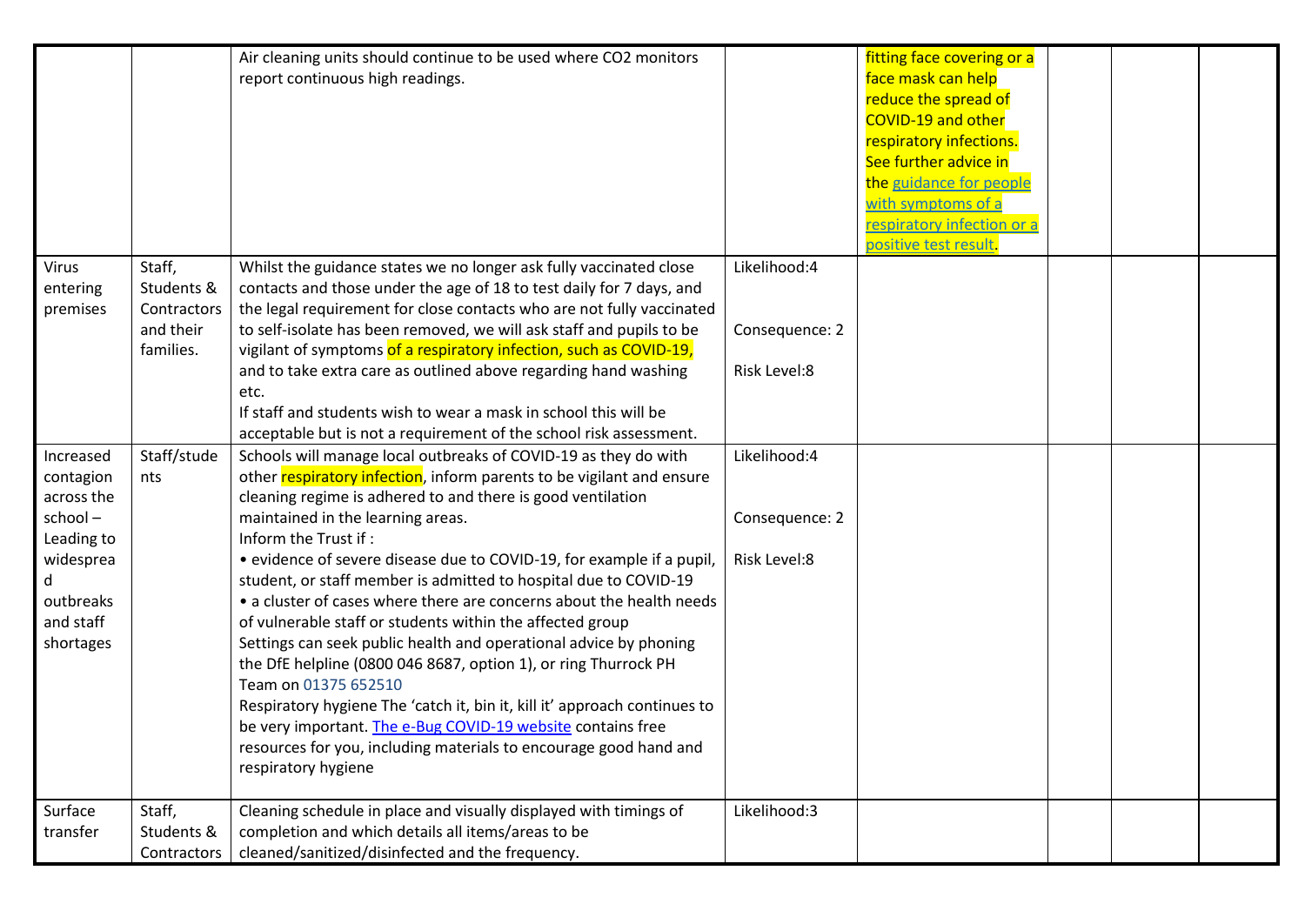|             |             | Method statements to be used for each item of equipment. This<br>includes | Consequence: 2 |                            |  |  |
|-------------|-------------|---------------------------------------------------------------------------|----------------|----------------------------|--|--|
|             |             | Product to be used;                                                       |                |                            |  |  |
|             |             | Method of application; including dwell time;                              | Risk Level:6   |                            |  |  |
|             |             | Cleaning order;                                                           |                |                            |  |  |
|             |             | Disposal of product;                                                      |                |                            |  |  |
|             |             | PPE.                                                                      |                |                            |  |  |
|             |             | Enhanced clean will be focused on the area once an outbreak has           |                |                            |  |  |
|             |             | been advised.                                                             |                |                            |  |  |
|             |             | Regular cleaning of high traffic areas e.g. handles, hand rails, toilet   |                |                            |  |  |
|             |             | areas                                                                     |                |                            |  |  |
|             |             | UKHSA has published guidance on the cleaning of non-healthcare            |                |                            |  |  |
|             |             | settings.                                                                 |                |                            |  |  |
| Ventilation | Staff,      | Co2 monitors to be monitored regularly in teaching spaces, with           | Likelihood:3   | <b>Identify any poorly</b> |  |  |
|             | Students &  | measures increased to enable reduction of measurements.                   |                | ventilated spaces as part  |  |  |
|             | Contractors | High level windows are encouraged to be kept open in all spaces           |                | of your risk assessment    |  |  |
|             |             | across the school, low level windows in classrooms could be opened        | Consequence: 2 | and take steps to          |  |  |
|             |             | prior to the start of class, and then in ten minute intervals             |                | improve fresh air flow in  |  |  |
|             |             | throughout the day including at break and lunchtimes.                     |                | these areas. Add these     |  |  |
|             |             |                                                                           | Risk Level:6   | along with actions taken   |  |  |
|             |             |                                                                           |                | in this section of the RA  |  |  |